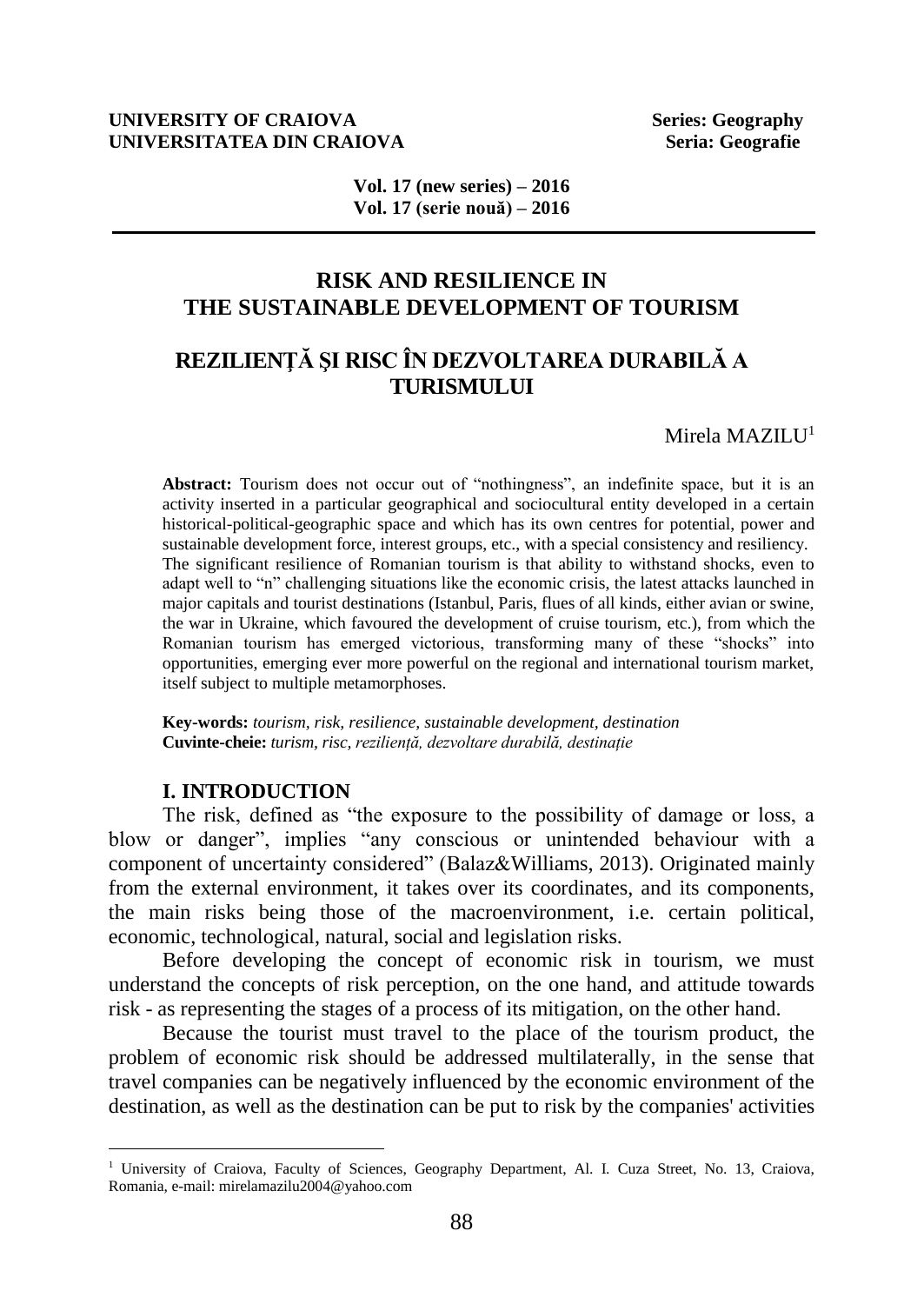in tourism. More so, the tourist potential is subject to risks when choosing a tourism product consumption (which implies a certain combination made up of a number of service providers and one or more destinations); therefore, the manner in which the economic risk is considered by the tourist when purchasing a holiday is extremely important to obtain a relevant market image.

### **II. RESULTS AND DISCUSSIONS**

### *2.1. The concept of resilience in literature*

Following some research (Floyd et al., 2004; Lepp&Gibson, 2003; quoted in Balaz&Williams, 2013), it has been shown that the main concerns of tourists are related to safety and security, emphasising four categories of risk factors: war and political instability, health, crime and terrorism. However, the economic risk in tourism is a relatively unexplored field, but certainly having a higher finesse, the literature generally emphasising the positive influence of tourism on the economic environment or the study of risks from the natural or political environment on tourism.

In tourism, the risk has two coordinates, namely: lack of information about the tourist destination, especially compared to the destination - space of residence [through the assessment of the relevant economic indicators] and lack of information on future conditions, starting from the weather, the natural disasters or the social issues (Chang, 2009 quoted in Balaz&Williams, 2013). The economic risks are also filtered through the existing offer and service features (intangibility, inseparability, heterogeneity and perishability), their contribution hindering the knowledge and hence the risk-taking process (Mitchell&Greatorex, 1993, quoted in Balaz&Williams, 2013). Also, the tourist market features may increase the influence of economic risk on the decision to purchase, because of the complexity of the decision to purchase in tourism (this not being a routine decision, characterized by the low frequency and the increased importance, both rational and emotional, of the decision to purchase). In the case of an economic risk assumed by the tourist, the expenses associated to certain needs found on the last stages of Maslow's pyramid (e.g. social affiliation, exceeding one's limits) are primarily targeted. Therefore, factors such as altering the exchange rate, currency depreciation, higher interest rates, etc., are inversely proportional to the probability of a significant budget allocation for tourism.

### *2.2. Resilience perception in different areas*

Currently, the concept of *resilience* is associated with scientific, social, economic, political fields etc. Thus, many forms of resilience have taken shape linguistically and functionally over time, such as: psychological *resilience*, biological *resilience*, urban *resilience,* institutional *resilience***,** economic *resilience***,** financial *resilience***,** political *resilience***,** social *resilience*, etc.

The economic *resilience*, also specific of tourism, relates to the economy's ability to recover or to adapt to the adverse effects to which it has been subjected.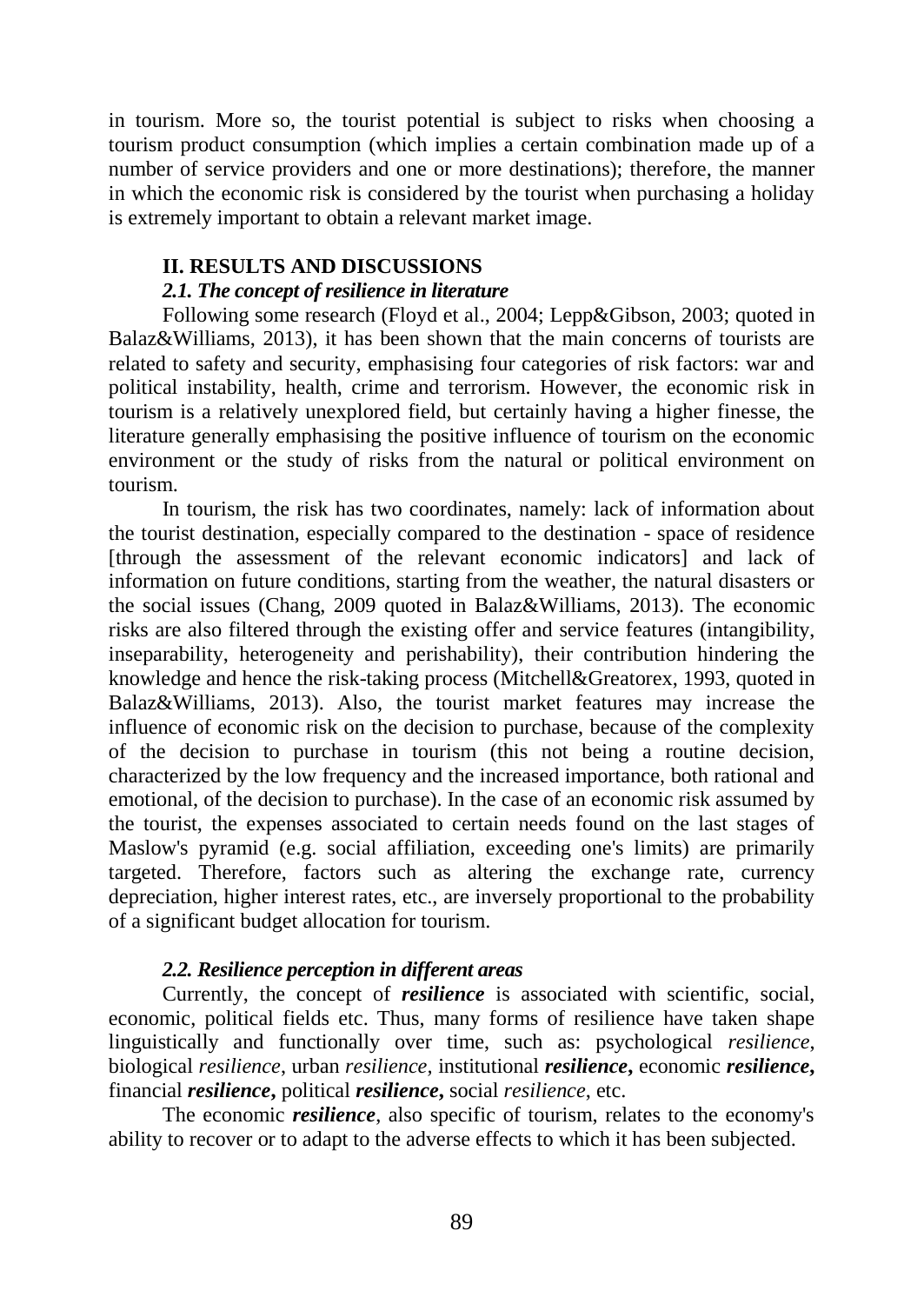If, in the beginning, we met resilience in works with a metaphorical meaning when analysing systems facing various disturbing factors and supporting points of imbalance, having the ability to resist and return to its original state (Klein et al., 2003), the concept has been taken over by other fields as well, such as economics, engineering sciences, ecology, tourism, environment, etc.

For example, in ecology, resilience is seen as a measure of the ability of ecosystems to persist over time by absorbing changes in antithesis with the concept of stability, which is the ability of ecosystems to return to the previous state through various processes of reorganization taking place over a period of imbalance (Holling, 1973; Pimm, 1984; Carpenter et al., 2001).

Resilience has now become a landmark for analysing the sustainable management of ecosystems, biodiversity participating directly in increasing the resilience and the functionality of ecosystems (Peterson et al., 1998; Chapin, 2000).

Extrapolated from ecology to the social field, resilience involves the reaction of individuals, communities, social institutions or even economies subjected to functional imbalances with multiple consequences.

In the socio-economic field, the concept is analysed according to the sustainable development (Common, 1995, quoted by Klein, 2004) or in the analysis of natural and anthropogenic hazards, becoming the subject of several interdisciplinary works. The pressure exerted on the landscape with an increasing intensity leads to a structure overloading and, thus, to the emergence of risk phenomena, determining a new area of study in tourism geography, slightly approached until now (Cocean, 1999; Ianoș, 2000; Mazilu, 2012).

The creation in 1999 of a scientific body: the Resilience Alliance, as an organization of scientists and specialists from different fields, dealing with the research of the dynamics of socio-ecological systems, offers a considerable space in its research to adaptability as element of resilience, being constantly influenced by resilience (Carpenter et al., 2001; Klein et al., 2003).

We must also mention the perception of this concept by ISDR (UNO for Disaster Reduction Risk) which defines resilience as "*the ability of a system, community or society to resist or to change to acquire an acceptable functional and structural level." This is determined by the degree to which the social system is able to self-organize and its ability to increase its capacity for learning and adaptation, including the ability to recover from a disaster*", developing also an International Strategy for Disaster Reduction<sup>2</sup>.

As a subject: the Management of natural hazards also studies and is concerned with the reduction of natural risks, the resilience increase of various communities to shocks of various nature, and beyond. Another large category of tourist risk generating factors is of anthropogenic origin. Human action exercised in the tourist area multiplies in parallel with its expansion and diversifies in close correlation with demand refinement. The origin of anthropologic tourist risk phenomena is represented by the acknowledgement of the action and reaction

 $\overline{a}$ 

<sup>2</sup> http://www.geography.ro/rapoarte/raport-stiintific-ceex-iris-2006.pdf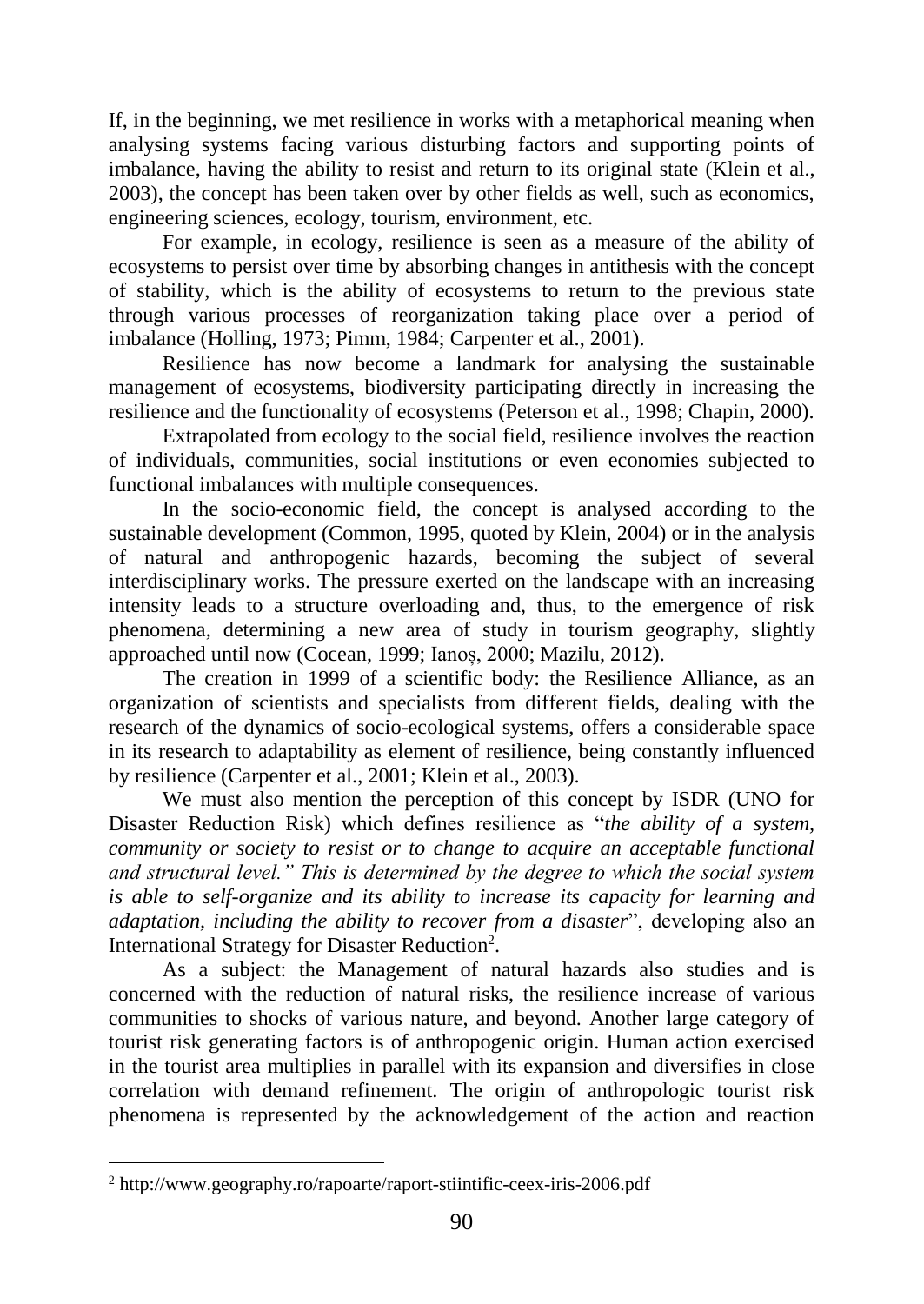potential of elements on which it acts, the wrong choice of methods and the means of intervention, the interested overuse of system components, the lack of professionalism.

From the above presentation we note the grafting of risk phenomena and processes at the level of the attractive potential (resources), infrastructure and economic purposes (Fig. 1). Risk threatens the structure, quality and quantity of attractive resources whether they address recreational, curative, cultural or mixed tourism.

Tourist establishment and exploitation of a territory sometimes emphasises the risk of inappropriate exploitation when some of the attractive qualities of resources are not valued or are unsuitably integrated into the tourist system.





### *2.3. The adaptability of tourism to economic risks*

Tourism has the capacity to react much more differently and more nuanced than other sectors of economy to recession phenomena which aggravate the crisis. Tourist flows, their volume and intensity, generally the tourism activity are profoundly affected by the economic development level, the population's income level, their distribution among the categories of consumption and the evolution of consumer price indices. It is known that these issues exist alongside a multitude of other influence factors on tourism.

**The economic risk** can be defined by the mode of action in the tourist business environment where uncontrollable factors may intervene and negatively influence the economic performance. Therefore, the possible risks should be evaluated and accepted only within certain limits.

The following **risk functions** are known in the tourism business environment:

*The innovative function.* Making a risky decision, which subsequently can contribute to the successful conduct of the tourist business, is specific for this function.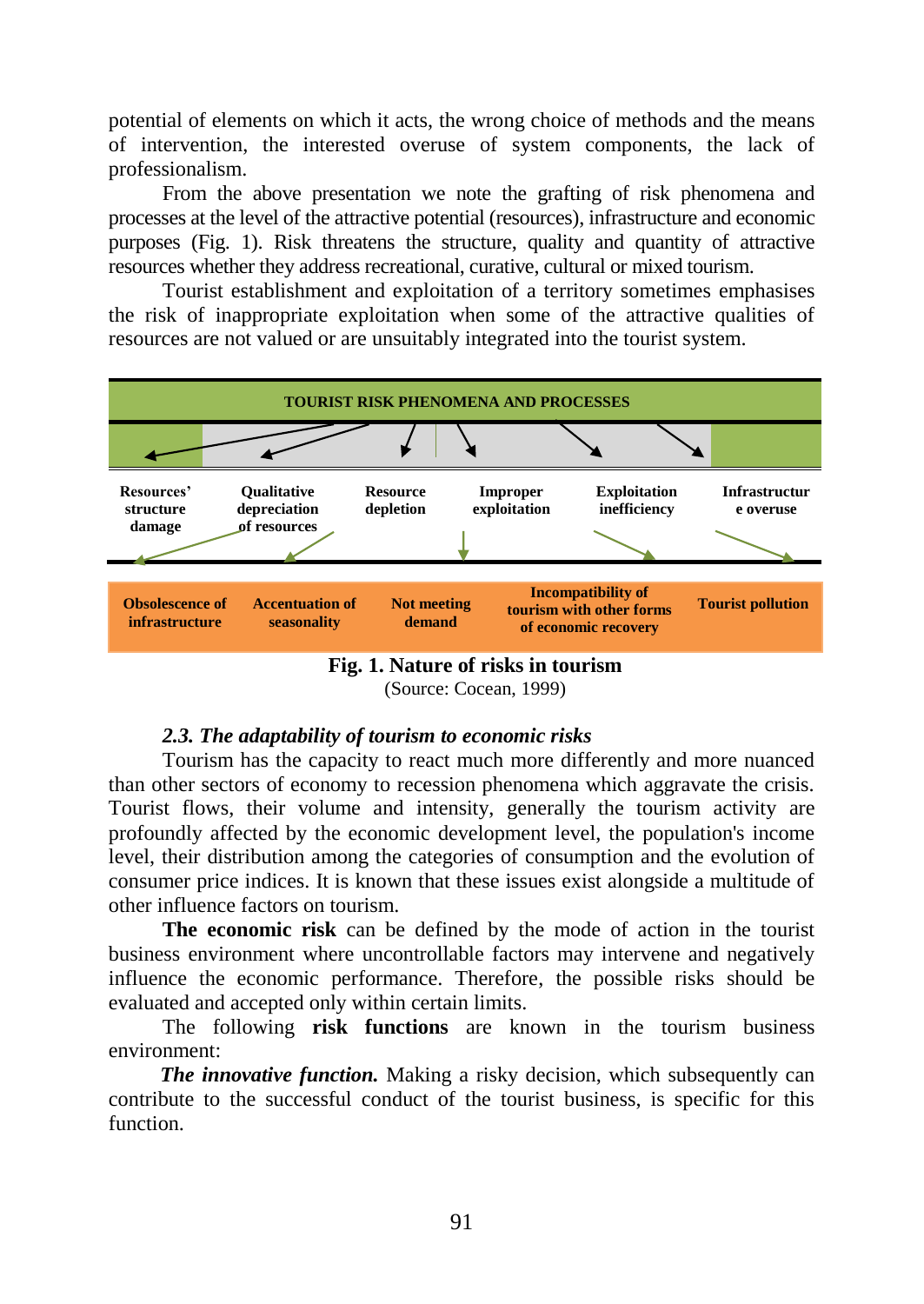*The regulatory function.* The manager's ability to risk may serve as an actual incentive in the company's development, but can also serve as a destructive element of the business.

*The defence function.* Risk is an inevitable component of the market economy, therefore the manager must be prepared to bear some failures that may occur in the activity of the tourist company.

*The analytical function.* The risk management policy involves the ability to choose, i.e. to study and forecast various risk situations that would diminish the impact on the tourism business. In this context, the tourist has the ability to shape its behaviour as required, practically and in given situation, so flexibility in the conduct seems a way of adaptability, with varied application options.

The Romania from the latest years of searching for the modern capitalist economy is under the influence of sharp imbalances, a decline in production, the de-harmonisation of markets, in other words, the economic crisis, and not only that, shatters all areas of social and economic life, including tourism, before the achievement of structural performance.

#### *2.4. Stability elements in tourism*

Returning to the differentiated and nuanced nature of tourism reaction to economic instability, we should mention that the intensity of the erosion and decline process of tourism activity is moderate compared to other economic sectors. In our country, the mining and manufacture industry, the textile industry, the food industry have recorded and record a high number of units with a significant economic share, that have closed down due to lack of markets, financial bottlenecks, lack of profitability etc. This phenomenon has reduced proportions in the Romanian tourism industry. The major experienced travel agencies sometimes, indeed, operate with seasonal decreases in activity, closing smaller units. New companies have emerged and have developed well in the field of tourism.

From a financial standpoint, tourism facilities still remain afloat in terms of the coverage of expenses with revenues. Of course, this is not at the expected level, but they survive.

From the economic standpoint, the explanation lies in the arrivals of foreign tourists who have a certain stability. In 2015, the arrivals recorded in the tourist accommodation establishments amounted to over 9.898 million, up by 17.2% compared to the ones in 2014, according to the National Institute of Statistics (INS). Of the total number of arrivals, the Romanian tourists' arrivals in the tourist accommodation establishments reached, in 2015, 77.4%, while the foreign tourists represented 22.6%, similar shares to those in 2014. In terms of foreign tourist arrivals, the biggest share was held by those from Europe (74.5% of the foreign tourists total), and of these, 85.6% were from European Union countries.

The international tourist flow provides a relatively constant level of earnings in foreign currency, a continuity of tourism services (Table no. 1)

Unfortunately, the factors acting as disruptive to the tourism functionality come from the political sphere: the inconsistency in decisions with major impact on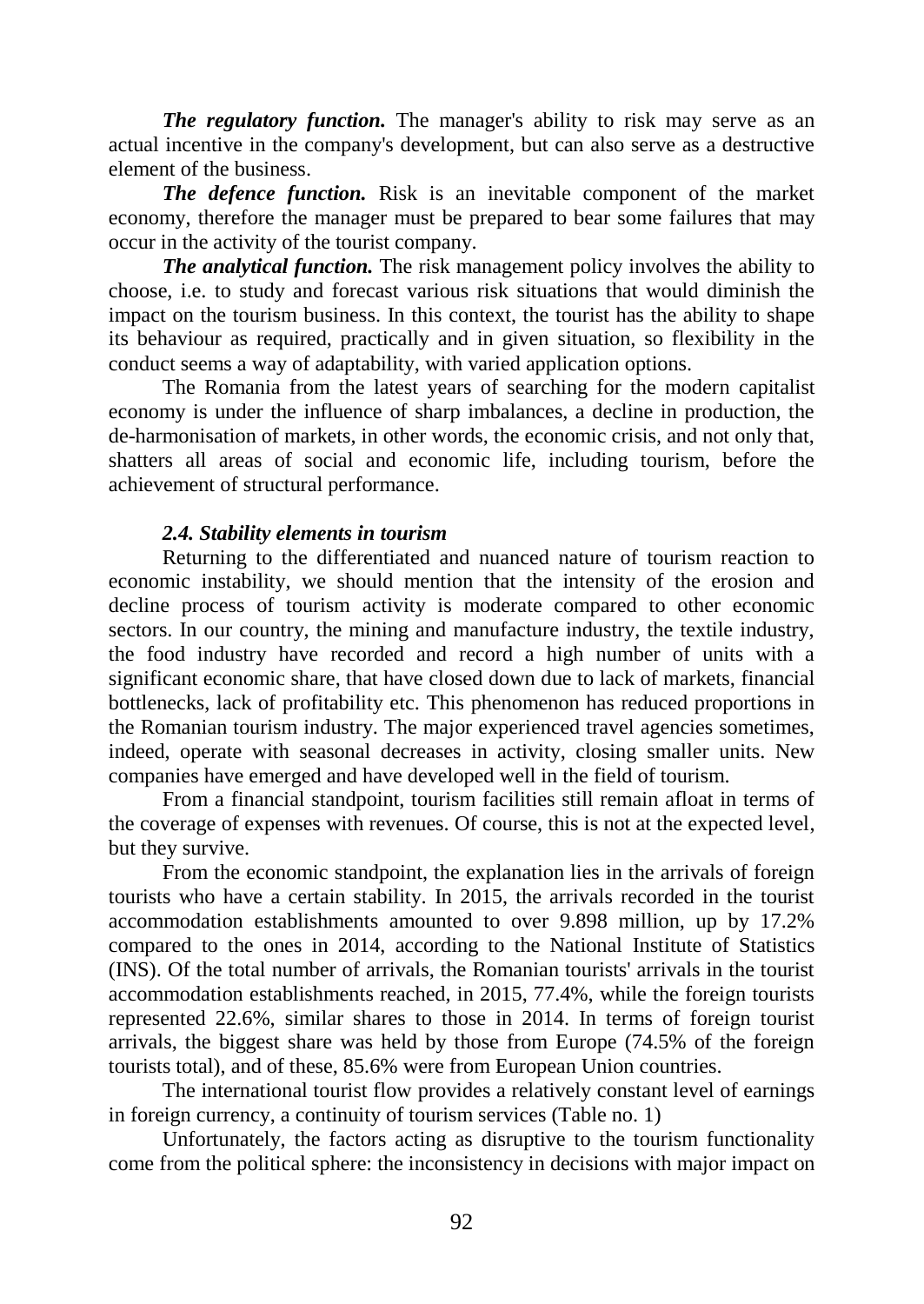the growth and visibility of Romanian tourism (Law on holiday vouchers given by the previous Government and not applied by the technocrat government, low VAT on tourism services "on paper" but actually increased, the lack of a functional law on tourism, a coherent strategy for promotion, etc.).

|                                        | <b>Arrivals</b>                          |                       |                                        | <b>Overnight stavs</b> |                       |                                        |
|----------------------------------------|------------------------------------------|-----------------------|----------------------------------------|------------------------|-----------------------|----------------------------------------|
|                                        | 2014<br><b>Arrivals</b><br>- thousands - | 2015<br>- thousands - | 2015<br>compared to<br>2014<br>$-$ % - | 2014<br>- thousands -  | 2015<br>- thousands - | 2015<br>compared to<br>2014<br>$-$ % - |
| <b>Total</b>                           | 8444.0                                   | 9898,6                | 117,2                                  | 20230.2                | 23445,4               | 115,9                                  |
| Romanian tourists                      | 6532.2                                   | 7664.4                | 117,3                                  | 16467, 8               | 18985,4               | 115.3                                  |
| of<br>$tourists*)$<br>Foreign<br>whom: | 1911.8                                   | 2234.2                | 116.9                                  | 3762.4                 | 4460.0                | 118,5                                  |
| - Europe                               | 1475,4                                   | 1664,8                | 112,8                                  | 2848.0                 | 3237,9                | 113,7                                  |
| - European Union                       | 1261,2                                   | 1425.1                | 113,0                                  | 2404.1                 | 2709.8                | 112,7                                  |
| - Asia                                 | 225.4                                    | 319.0                 | 141.5                                  | 488.5                  | 667.0                 | 136,5                                  |
| - North America                        | 131,6                                    | 150,8                 | 114,6                                  | 238,4                  | 291,3                 | 122,2                                  |
| -South America                         | 15,6                                     | 16,4                  | 105,1                                  | 31,0                   | 35,0                  | 112,9                                  |
| -Africa                                | 18,5                                     | 18.7                  | 101.1                                  | 76.4                   | 115.8                 | 151,6                                  |

**Table no. 1. Arrivals and overnight stays of tourists in 2015-INS**

(Source: http://www.insse.ro/cms/files/statistici/comunicate/turism/a15/turism01r15.pdf)

The thorough analysis of the above explanation leads us to point out some elements specific for Romanian tourism that allow a specific evolution, with significant increasing development trends in the economy:

- $\checkmark$  the undeniable attractiveness of natural and anthropogenic resources of our country (Romania ranking 9 in the top 10, in terms of the prices/offer ratio, in a report drawn up by the publishers of the Lonely Planet travel guide (http://www.wall-street.ro);
- $\checkmark$  the traditional hospitality of our people;
- $\checkmark$  the current existence of a category of tourism professionals and enthusiasts;
- $\checkmark$  the adaptability and rapid development through capital investment, etc.

#### **III. CONCLUSIONS**

Since the beginning of the 9th decade of the twentieth century, the World Tourism Organisation began to pay special attention to issues related to the sustainable tourism development. Almost every year, the WTO enshrines various international events to support sustainable tourism.

Tourism at all levels (local, regional, national and international) includes numerous causes and effects related to the interaction between economy and ecology. Currently, most tourist destinations offer a natural landscape, a protected environment, and those who neglect these potential benefits, they will lose over time, recording a lower number of tourists, and local communities will suffer damage in time and space of the environment quality, with the loss of cultural identity, causing a decrease in economic benefits.